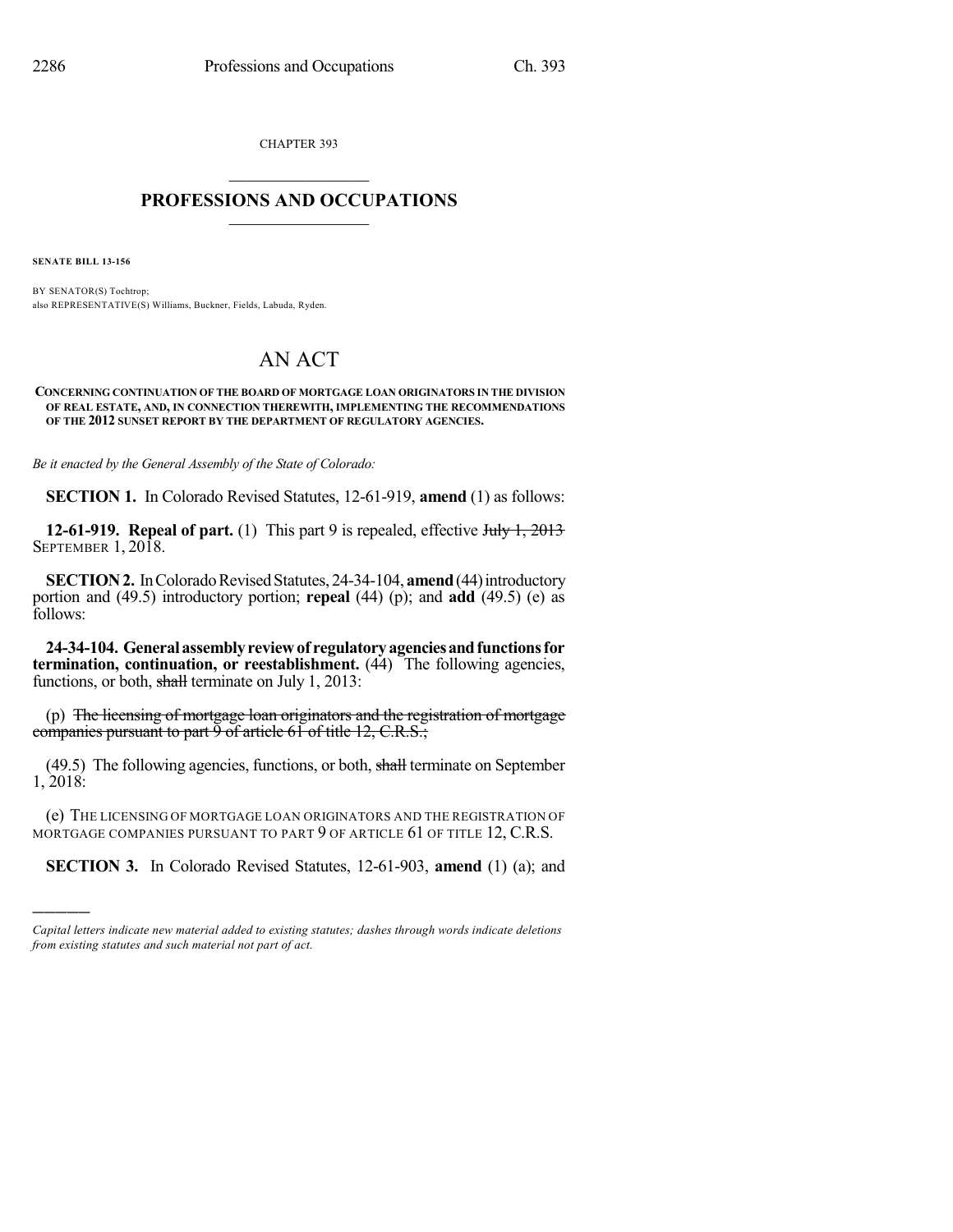**repeal** (5.7), as follows:

**12-61-903. License required - rules.** (1) (a) On or after August 5, 2009, unless licensed by the board, an individual shall not originate a mortgage, offer to originate a mortgage, act as a mortgage loan originator, or offer to act as a mortgage loan originator. On or after December 31, 2010, Unless licensed by the board and registered with the nationwide mortgage licensing system and registry as a state-licensed loan originator, an individual shall not originate or offer to originate a mortgage or act or offer to act as a mortgage loan originator.

(5.7) Any individual who obtains a license pursuant to this part 9 prior to January 1, 2010, shall furnish at least the following information concerning the individual's identity to the nationwide mortgage licensing system and registry:

(a) Fingerprints for submission to the federal bureau of investigation and any government agency or entity authorized to receive fingerprints for a state, national, or international criminal history record check; and

(b) Personal history and experience in a form prescribed by the nationwide mortgage licensing system and registry, including submission of authorization for the nationwide mortgage licensing system and registry to obtain:

(I) An independent credit report from the consumer reporting agency described in the federal "Fair Credit Reporting Act", 15 U.S.C. sec. 1681a (p); and

(II) Information related to any administrative, civil, or criminal findings by a government jurisdiction.

**SECTION 4.** In Colorado Revised Statutes, 12-61-905, **repeal** (1) (g), (1) (h), and (1) (i); and **add** (1.5) as follows:

**12-61-905. Powers and duties of the board.** (1) The board may deny an application for a license, refuse to renew, or revoke the license of an applicant or licensee who has:

 $(g)$  Had a mortgage loan originator license or similar license revoked in any jurisdiction; except that a revocation that was subsequently formally nullified shall not be deemed a revocation for purposes of this section;

(h) At any time preceding the date of application for a license or registration, been convicted of, or pled guilty or nolo contendere to, a felony in a domestic, foreign, or military court if the felony involved an act of fraud, dishonesty, breach of trust, or money laundering; except that, if the individual obtains a pardon of the conviction, the individual shall not be deemed convicted for purposes of this paragraph (h);

(i) Been convicted of, or pled guilty or nolo contendere to, a felony within the seven years immediately preceding the date of application for a license or registration;

(1.5) THE BOARD SHALL DENY AN APPLICATION FOR A LICENSE, REFUSE TO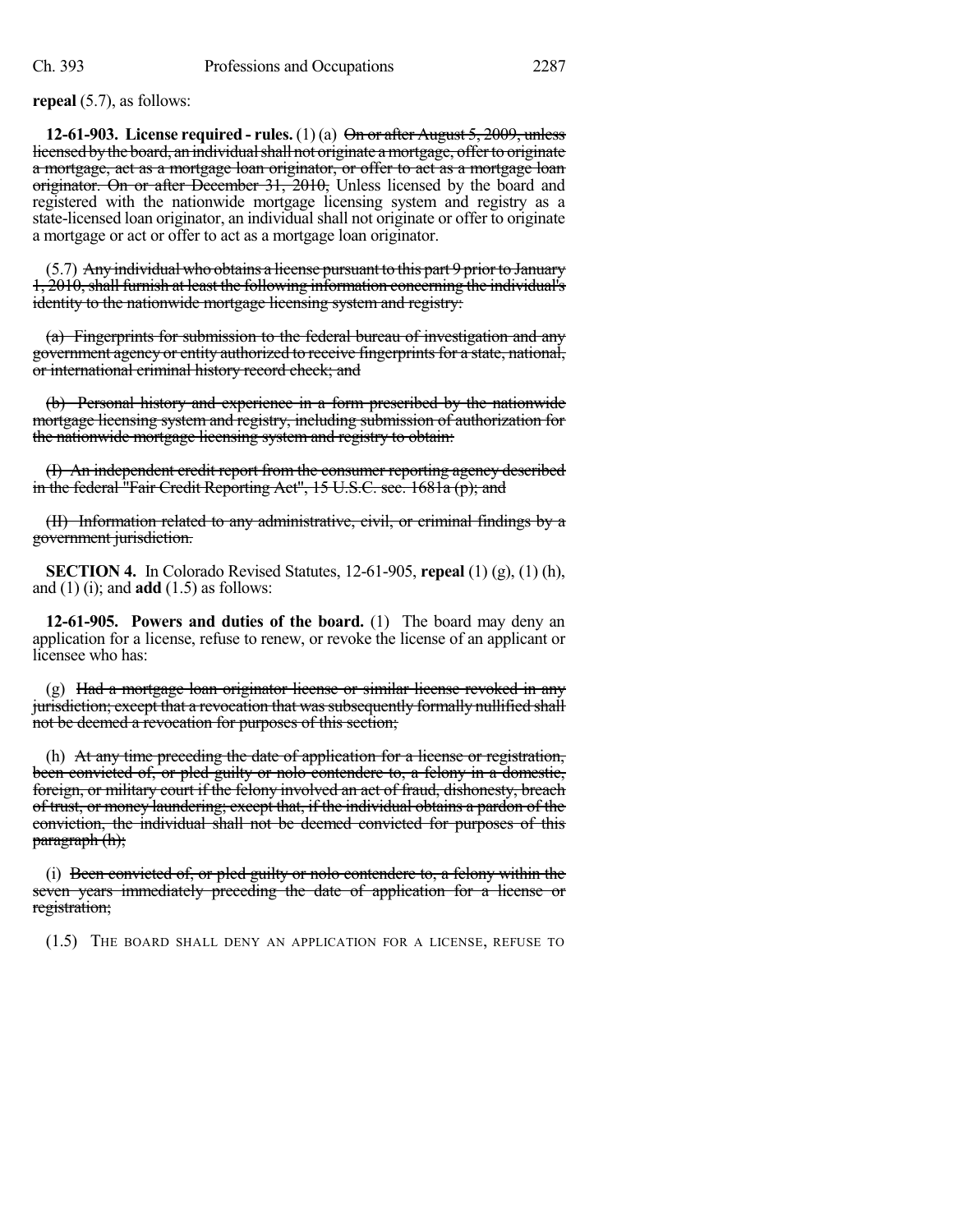RENEW, OR REVOKE THE LICENSE OF AN APPLICANT OR LICENSEE WHO HAS:

(a) (I) HAD A MORTGAGE LOAN ORIGINATOR LICENSE OR SIMILAR LICENSE REVOKED IN ANY JURISDICTION.

(II) IF A REVOCATION IS SUBSEQUENTLY FORMALLY NULLIFIED, THE LICENSE IS NOT REVOKED FOR PURPOSES OF THIS PARAGRAPH (a).

(b) (I) AT ANY TIME PRECEDING THE DATE OF APPLICATION FOR A LICENSE, BEEN CONVICTED OF, OR PLED GUILTY OR NOLO CONTENDERE TO, A FELONY IN A DOMESTIC, FOREIGN, OR MILITARY COURT IF THE FELONY INVOLVED AN ACT OF FRAUD, DISHONESTY, BREACH OF TRUST, OR MONEY LAUNDERING.

(II) IF THE INDIVIDUAL OBTAINS A PARDON OF THE CONVICTION, THE BOARD SHALL NOT DEEM THE INDIVIDUAL CONVICTED FOR PURPOSES OF THIS PARAGRAPH (b).

(c) BEEN CONVICTED OF, OR PLED GUILTY OR NOLO CONTENDERE TO, A FELONY WITHIN THE SEVEN YEARS IMMEDIATELY PRECEDING THE DATE OF APPLICATION FOR A LICENSE.

**SECTION 5.** In Colorado Revised Statutes, 12-61-905.1, **amend** (1) (c) as follows:

**12-61-905.1. Powersanddutiesof theboardovermortgage companies-fines - rules.** (1) With respect to mortgage companies, the board may deny an application for registration; refuse to renew, suspend, or revoke the registration; enter cease-and-desist orders; and impose fines as set forth in this section as follows:

(c) If the mortgage company employs or acts through CONTRACTS WITH individuals subject to its control who are unlicensed at the time of hire and not in the process of becoming licensed, who are required to be licensed pursuant to this part 9 or if the mortgage company, after notice, continues to employ or act through individuals subject to its control whose required licenses are not valid AND WHO ARE NOT EITHER:

(I) LICENSED; OR

(II) IN THE PROCESS OF BECOMING LICENSED; or

**SECTION 6.** In Colorado Revised Statutes, 12-61-911, **amend** (1) (k) and (1) (l); and **repeal** (1) (m) as follows:

**12-61-911. Prohibited conduct - fraud - misrepresentation - conflict of interest - rules.** (1) A mortgage loan originator, including a mortgage loan originator otherwise exempted from this part 9 by section  $12-61-904$  (1) (b), shall not:

(k) Fail to pay a third-party provider, no later than thirty days after the recording of the loan closing documents or ninety days after completion of the third-party service, whichever comes first, unless otherwise agreed or unless the third-party